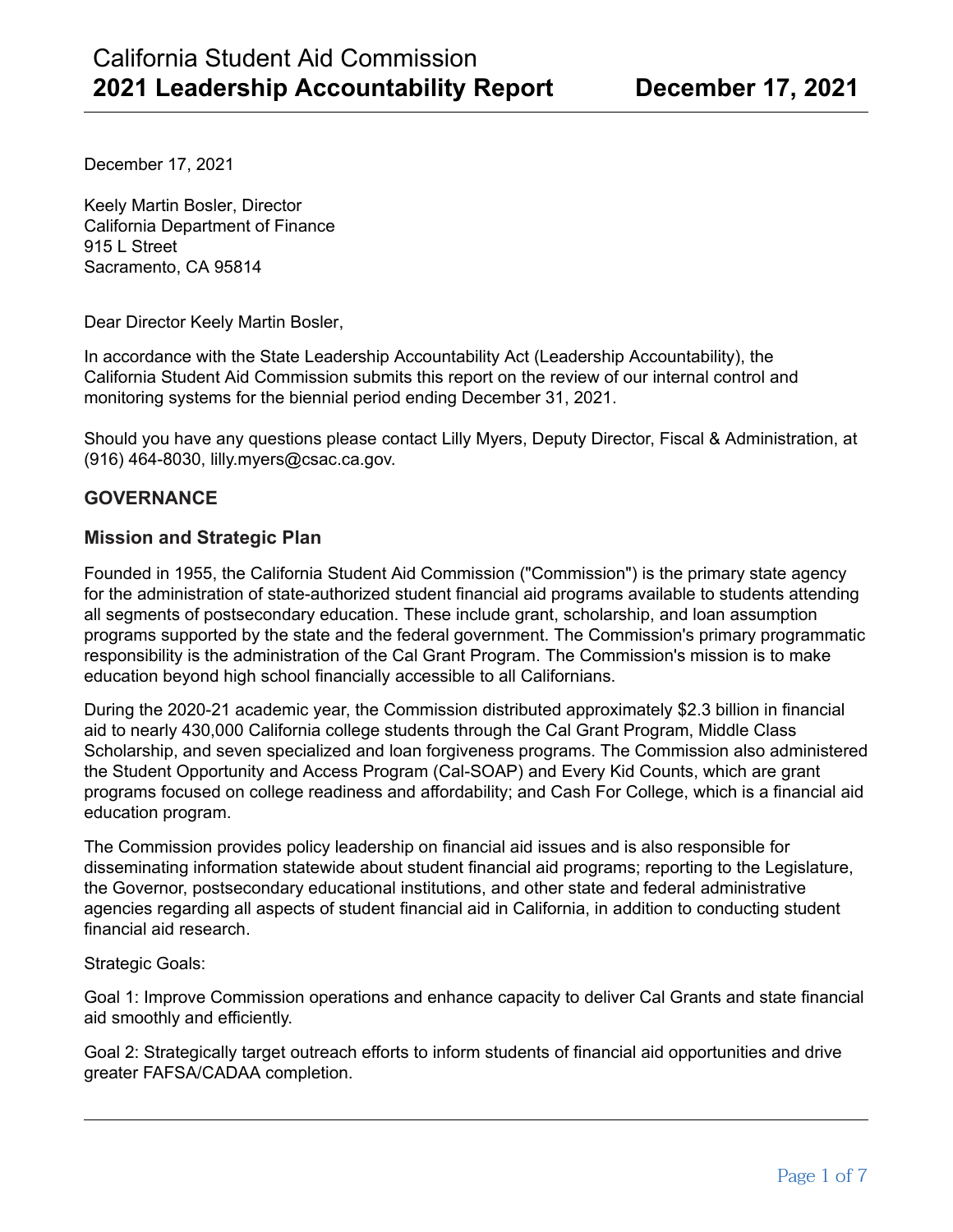Goal 3: Strengthen policy and advocacy leadership to advance key issues that more effectively address the financial needs of students and leverage every dollar possible to cover the full cost of attendance.

Goal 4: Leverage the Commission's student data base to develop critical financial aid research that helps better inform Commission policies that serve the needs of today's students.

Goal 5: Expand the Commission's media communications capacity to inform students, families, and the public about financial aid opportunities and how to plan for financing college costs utilizing a wide array of communications platforms, especially social media.

### **Control Environment**

Management establishes an environment of integrity and ethical values through communication and transparency. Senior Executive Staff meet weekly, Leadership staff meets bi-weekly, and the Commission also holds monthly All-Staff Meetings. Collectively, these meetings are designed to provide a forum for staff at all levels throughout the agency to discuss issues, policies, and actions in conjunction with any related concerns to ultimately establish and promote integrity and ethical values in the workplace.

The Commission is comprised of 15 appointed members representing higher education segments, students, community leaders, and more. Senior Executive Staff work closely with the Commission to develop policies, programs, and initiatives to better serve today's students. The Commission has the statutory authority to appoint an Executive Director to oversee its programmatic responsibilities and its workforce, which is currently comprised of 137.5 authorized positions.

Our risk control system consists of a Risk Assessment and Management (RAM) work group, which meets on a regular basis to discuss and document all risks and mitigation efforts identified throughout the Commission. The work group consists of all managers across the department, as well as key staff members. The risks identified by RAM have been categorized as affecting the Commission's strategic goals; compliance efforts; reputational perception; financial impact; and/or operational processes.

The Commission endeavors to establish and maintain a competent workforce by communicating highlevel issues to staff at all levels; promoting personal and professional development training; encouraging cross-training; and documenting procedures. All of which promotes a strong control environment and supports the enforcement of accountability.

### **Information and Communication**

Management provides information and communication through various meetings, including weekly Senior Executive Staff meetings, bi-weekly Leadership meetings, monthly All-Staff meetings, monthly RAM meetings, quarterly budget forecast meetings, and regularly scheduled meetings within each program area, in addition to cross-divisional staff meetings. Collectively, these meetings are designed to provide a forum for staff at all levels throughout the agency to provide relevant and reliable information needed for operations, programmatic, and financial decision making. In addition, these meetings provide opportunities for employees to report inefficiencies and issues requiring management attention and remediation. All of which are channels for communicating up, down, and across the department among staff and management as well as across organizational lines.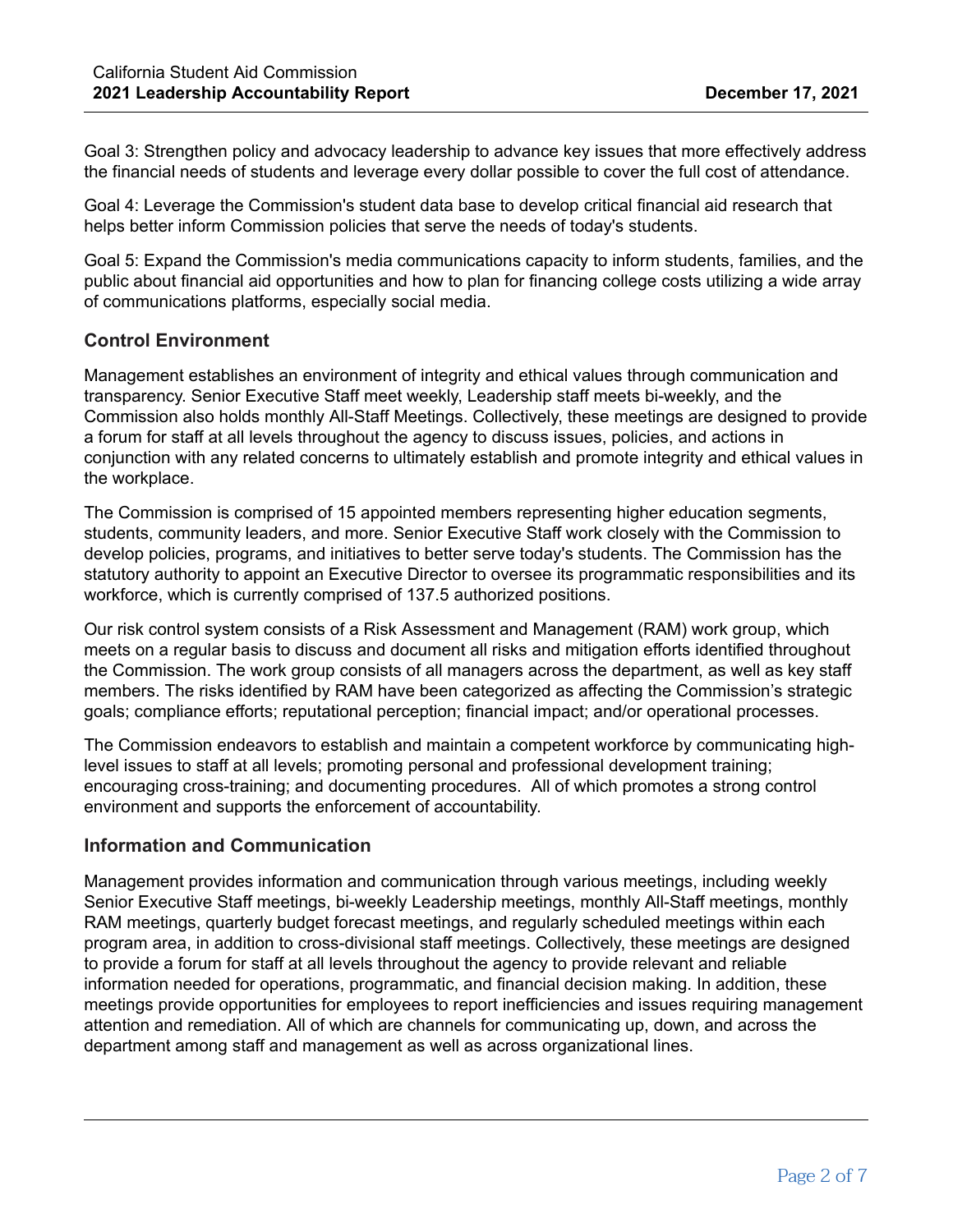Management provides information and communication with external stakeholders through various meetings, which include:

- Regularly scheduled Commission meetings
- Financial Aid Advisory Board meetings.
- Various work groups with external stakeholders

In addition we provide communication through various outreach efforts:

- Cal-SOAP
- Cash for College Workshops
- Financial Aid conferences such as CASFAA and CCCSFAA

We provide virtual as well as written communication and information through:

- Electronic and written student communications
- Grant Operations Memos
- Special Alerts
- Publications and brochures
- Social Media
- Externally-facing website:
	- Data and reports
		- FAQs
		- Webgrants4Students
		- Press Releases

### **MONITORING**

The information included here discusses the entity-wide, continuous process to ensure internal control systems are working as intended. The role of the executive monitoring sponsor includes facilitating and verifying that the California Student Aid Commission monitoring practices are implemented and functioning. The responsibilities as the executive monitoring sponsor(s) have been given to: Lilly Myers, Deputy Director, Fiscal & Administration.

The Commission's RAM work group was established in 2020 consisting of Executive Management, Middle Management, Front Line Management, and Staff. Regularly scheduled meetings have been held to combine the various risk identification methods used in the past, including employee engagement surveys; prior risk assessments, audit results, and questionnaires, with the approaches of brainstorming, considering potential fraud, and ongoing monitoring in an effort to compare mitigation results to expectations and determine if change is needed.

The RAM work group devotes considerable time analyzing and documenting the likelihood of the risk occurring, the potential impact should the risk occur; and the potential impact of efforts to remediate the risk. Ownership is assigned for addressing vulnerabilities identified through ongoing monitoring to provide updates to the mitigation efforts set forth when risks are initially identified.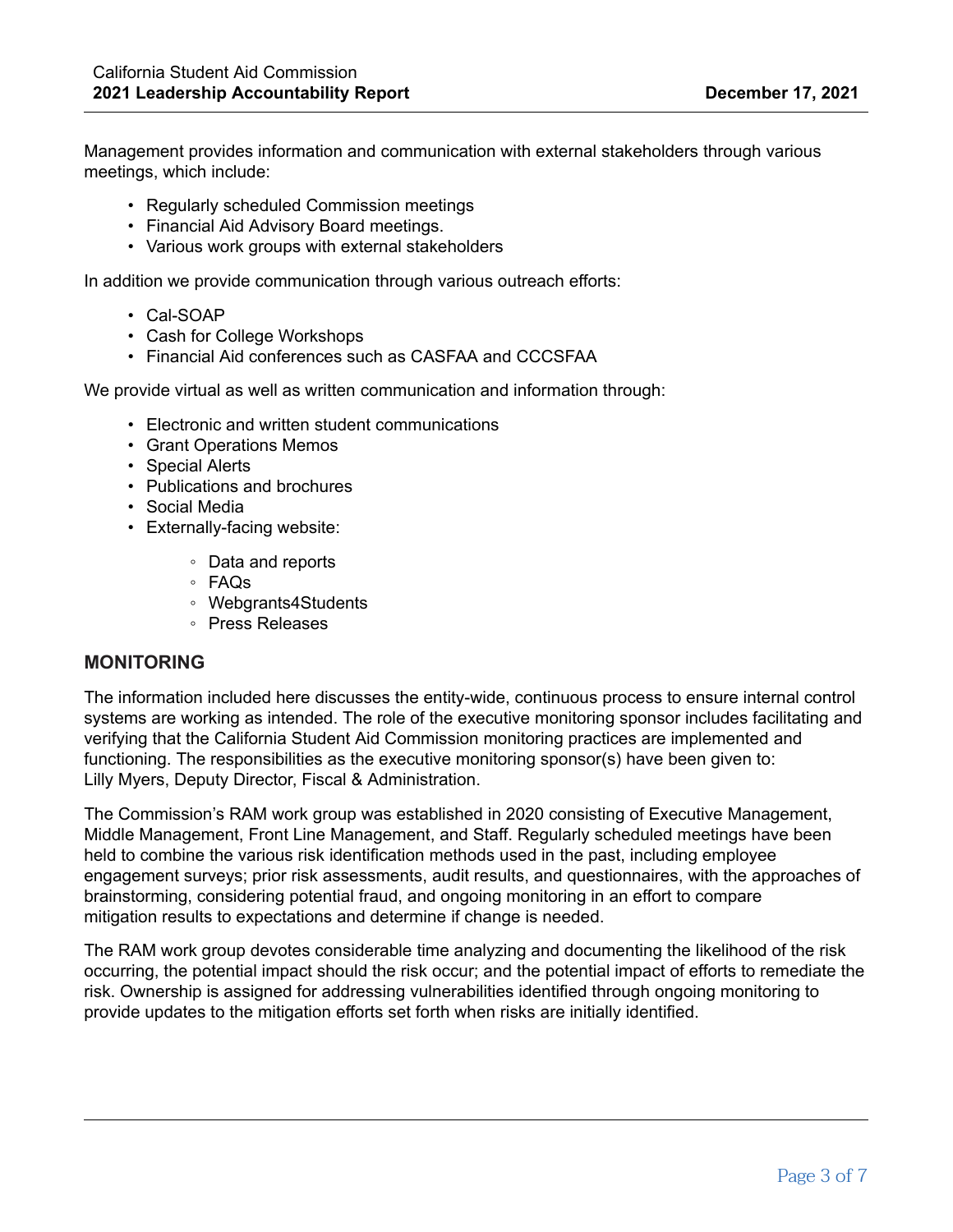# **RISK ASSESSMENT PROCESS**

The following personnel were involved in the California Student Aid Commission risk assessment process: executive management, middle management, front line management, and staff.

The following methods were used to identify risks: brainstorming meetings, ongoing monitoring activities, other/prior risk assessments, consideration of potential fraud, performance metrics, and other.

The following criteria were used to rank risks: likelihood of occurrence, potential impact to mission/ goals/objectives, potential impact of remediation efforts, tolerance level for the type of risk, and other.

# **RISKS AND CONTROLS**

# **Risk: Challenges Related to Responding to Covid-19**

Student needs are increasing, while agency resources are not keeping up with changes to meet student need.

#### **Control: Changes to Legislation and Policy to Work Towards Meeting Student Need**

Developed budget bill language and establish policies for:

- A process through which students could apply for aid and submit information indicating that COVID-19 prevented them from taking a test in lieu of a Cal Grant eligible GPA.
- Appeals from K-12 districts and institutions of Higher Ed that provided their students with an extra month to apply for aid, due to issues in applications created by COVID-19.
- Ensuring students could retain their Cal Grant award despite a change in their living situation that would have otherwise meant they were no longer eligible for aid.
- Extending the eligibility period for Cal Grant aid for students that were enrolled during the COVID-19 pandemic and would otherwise no longer qualify for an entitlement award.
- Clarifying which cohort default rate data the Commission should use when determining whether an institution is eligible for Cal Grant participation. The pause on student loan collections prompted by COVID-19 would have impacted cohort default rates in a manner that would have made other institutions eligible for Cal Grant participation.

#### **Risk: Business Continuity and Disaster Recovery Plan**

Lack of business continuity and departmental disaster recovery plan, which are required in the event of an emergency to ensure operations proceed and include mitigations based on time frames.

### **Control: A. Disaster Recovery Plan**

The infrastructure team is in the process of drafting a backup and restoration strategy for our mission critical processes.

#### **Control: B. Business Continuity Plan**

Drafting of the Business Continuity Plan requires finalization of the Disaster Recovery Plan.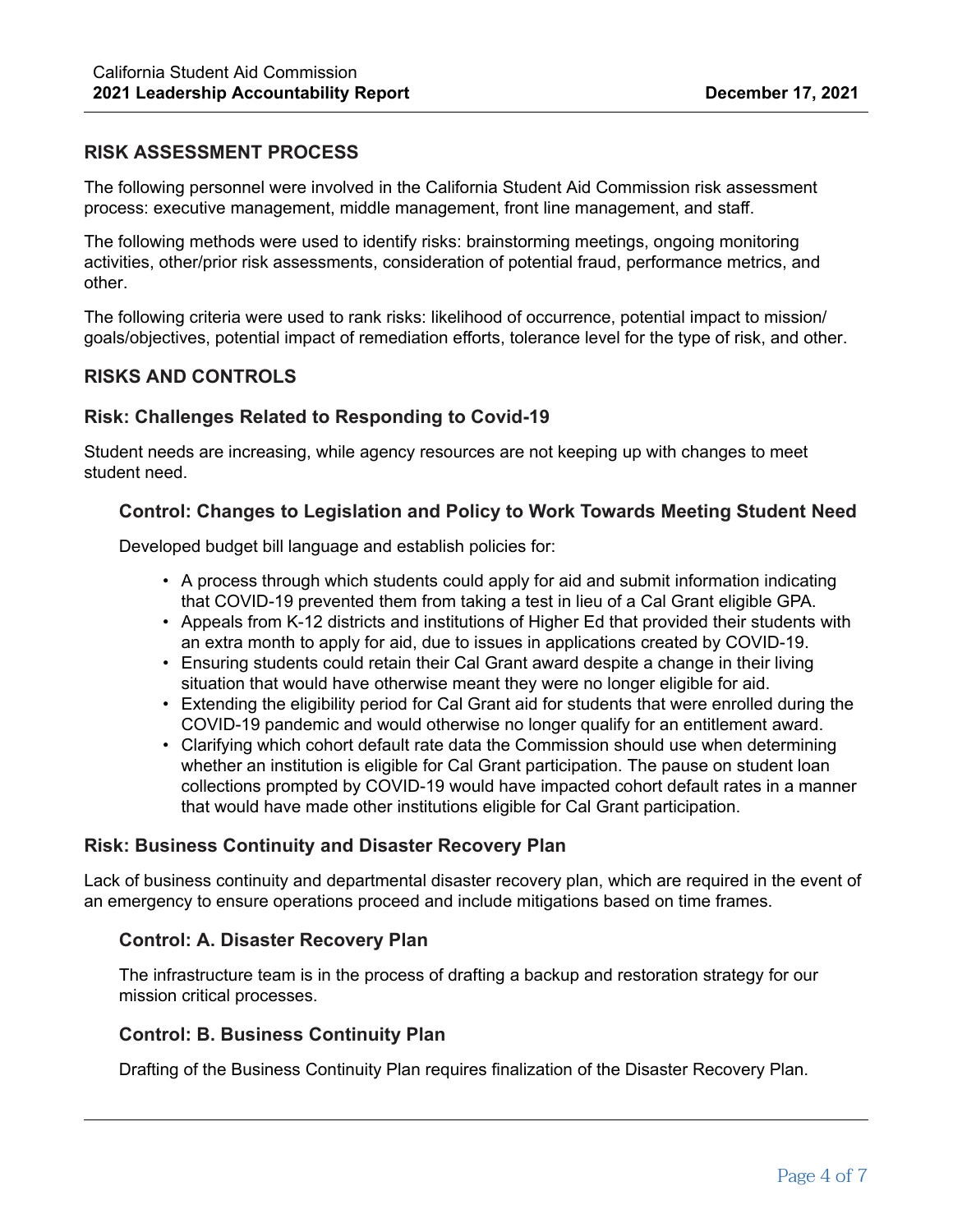# **Risk: Disconnect of Communications among Divisions**

- Lack of processes by which information is transferred between divisions to initiate disbursements of funds, facilitate reconciliations, and enable the collection of funds that are due to be returned to the Commission.
- Inefficiencies throughout the external communication processes and among units; missed opportunities for critical communications and outreach; lack of ability to look at communication data as a whole.
- Several positions with sole control over access to various media, information, and account platforms resulting in potential lapse of business access.
- Need to identifying a technology solution to support electronic signature, workflow, and document management/retention.
- Lack of standard processes to improve ability to understand business needs.

# **Control: Workstream Efficiencies**

Ensuring communications among units are fluid and consistent by dismantling silos.

Need for workforce efficiency controls include:

- Streamlining the number of the Commission's forms, databases, and processes.
- Improving the distribution of financial aid awards by incorporating electronic payment processes where applicable.
- Needing to share platform access information with the IT ServiceDesk and identify user roles.
	- Ensuring more than one staff has platform/account access.
- Developing and implementing access control policies and procedures.
- Developing and implementing remediation process flow; development of SDLD and ITIL workflow diagrams.

### **Risk: Training and Knowledge Retention**

- Staff knowledge and retention affected by lack of training plan resulting in limitations and impacts to operational efficiencies.
- Lack of active Workforce, Upward Mobility, and Succession Plans.
- Critical aspects of business handled by only one staff member and/or contractors and consultants.
- Sourcing, training, and retaining IT staff with skill sets needed to support technical infrastructure.

### **Control: Training and Workforce Planning Policies**

- Workforce and succession infrastructure needed to plan for replacing staff inclusive of retirement, position changes, and attrition.
- Documenting key processes to avoid losing institutional knowledge by creating standards for documentation of procedures including network drive structure, file naming conventions, and document versions, revision schedule, and retention schedules.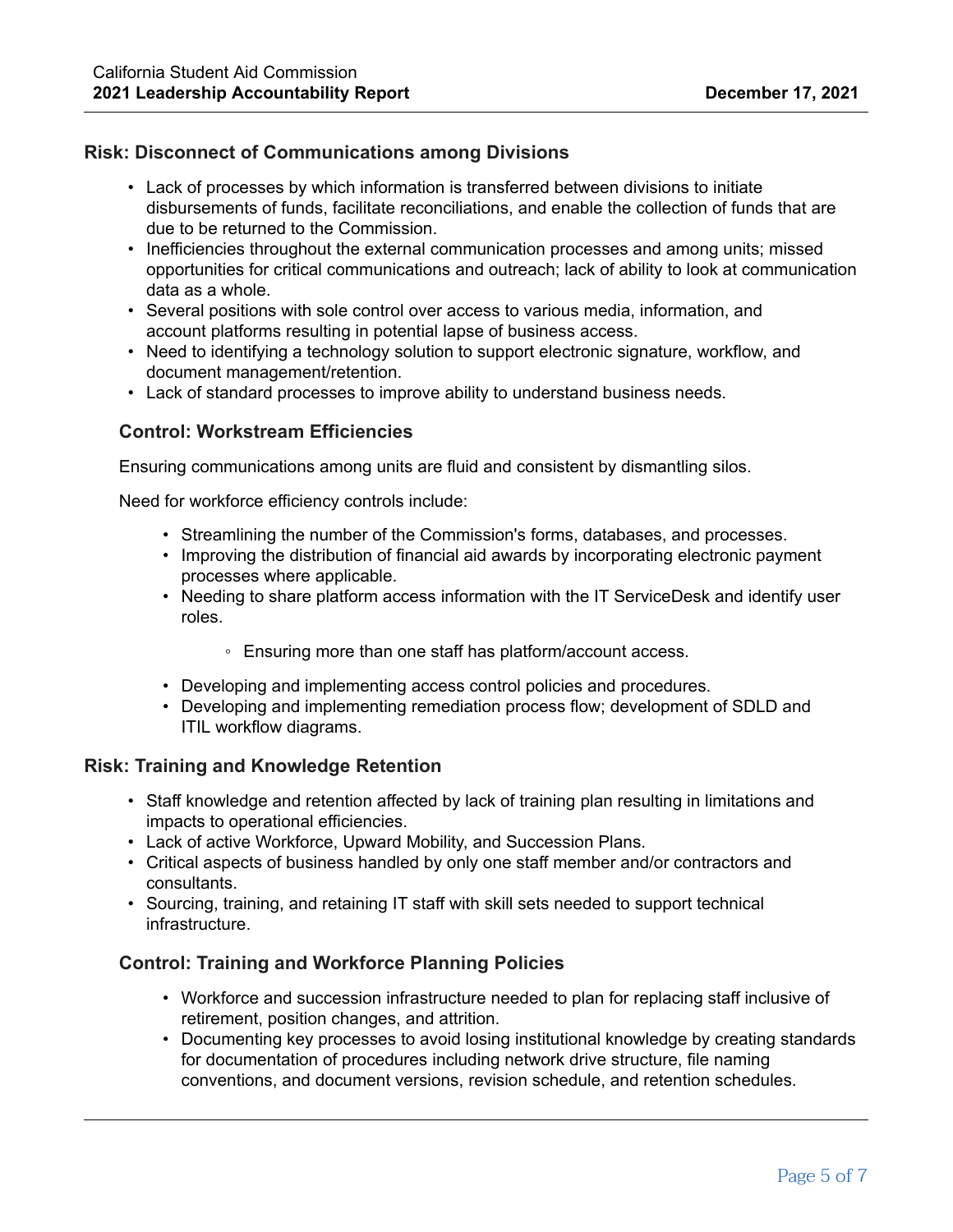• Integration of a learning management system to monitor and prioritize training needs based on impact to operational performance.

#### **Risk: Internal Control Deficiencies**

Lack of adherence to protocols for oversight and monitoring of:

- Ongoing ownership of all URL permutations
- Efficient response to:
	- Student email
	- Incoming phone calls
	- Timely customer assistance
		- Streamlining the process to create an institutional authorized user, institutional administrator, or student account and to reset user password for students and institutional users
- Internal audit functions

Lack of adherence to protocols for development and issuance of communications including:

- Approval procedures to issue external communications
- Accurate information in communications and publications
- Approval procedures to ensure ADA accessible website content compliance

#### **Control: Oversight and Monitoring of Internal Processes**

Ensure adherence to and development of protocols, when needed for:

- Creating processes to triage and assign for response issues and questions submitted by email
- Identifying measures to reduce call volume by promoting self-help through web sites, new IVR system, and chat bot
- Creating an efficient electronic workflow to escalate and track technical issues, questions, and appeals that require referral to analysts or other teams within the commission
- Implementing internal audit functions

Development of a procedure for the review of the end to end process for issuing external communications, including how:

- A communication to students or institutions is developed
- An audience selected
- A query built and tested to select recipients
- Appropriate approvals obtained within the commission
- Data is gathered to assess the impact of the communication

#### **CONCLUSION**

The California Student Aid Commission strives to reduce the risks inherent in our work and accepts the